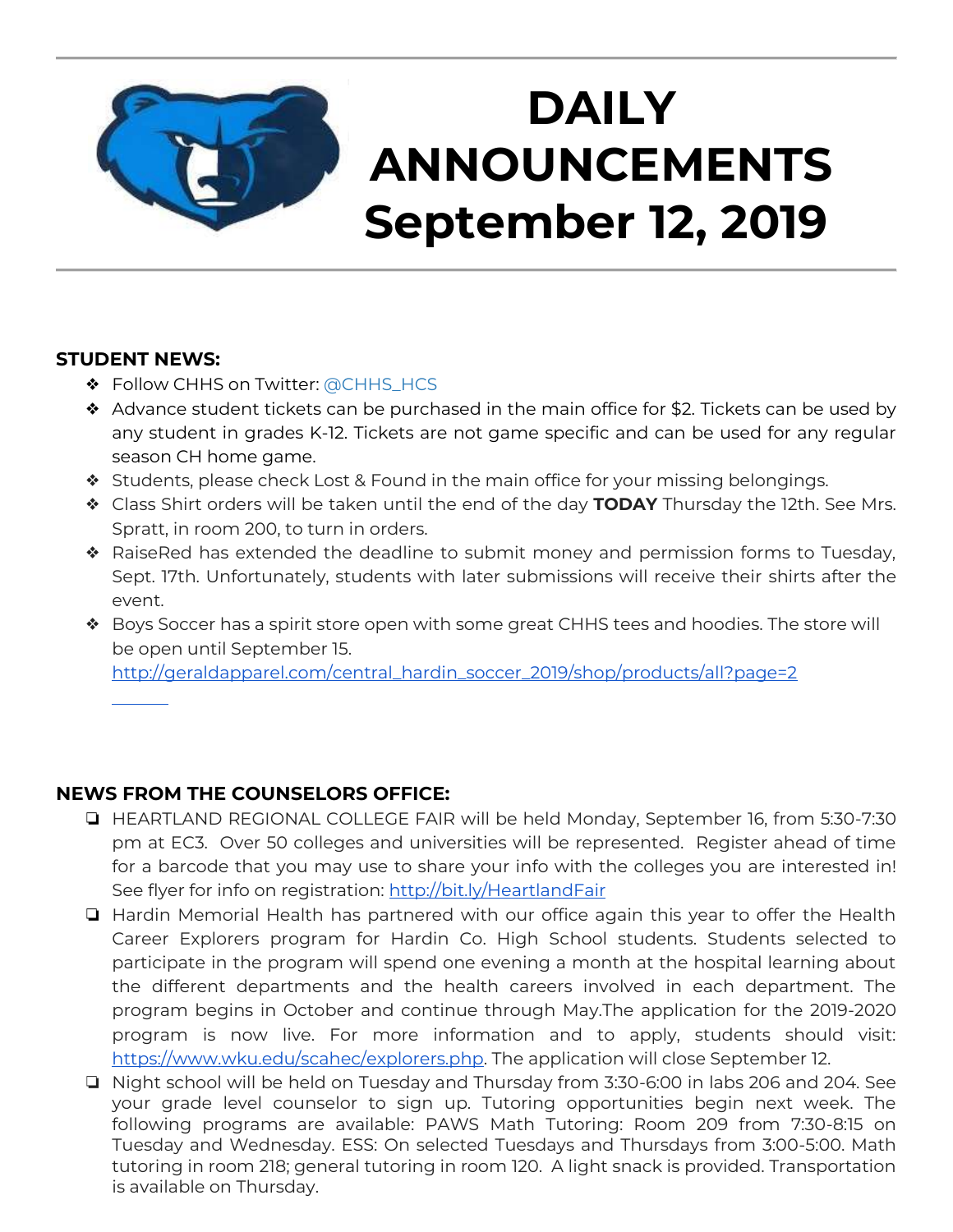

❏ Any freshman, sophomore or junior interested in taking the PSAT exam, please bring \$17.00 cash or check to the guidance office to register. Deadline to register is September 13, 2019. Test date is October 16, 2019.

#### **REMIND CODES:**

- ❏ **CLASS OF 2023**: Text the following codes to 810-10: Student Remind Code: @chhs1920 Parent Remind Code: @chhs-9th
- ❏ **CLASS of 2022:** Parents & students--sign up for Sophomore updates using the codes below! Text the following code to 810-10: Sophomores, last names A-C: @10chhsA-C Sophomores, last names D-H: @10chhsD-H Sophomores, last names I-M: @10chhsI-M Sophomores, last names N-R: @10chhsN-R Sophomores, last names S-Z: @10chhsS-Z
- ❏ **CLASS OF 2021:** Junior Remind Enrollment Information-- Last name A - C - Text the message @atocjunior to the number 81010 Last name D - H - Text the message @dtohjunior to the number 81010 Last Name I - M - Text the message @itomjunior to the number 81010 Last Name N - R - Text the message @ntorjunior to the number 81010 Last Name S - Z - Text the message @stozjunior to the number 81010
- ❏ **CLASS OF 2020:** Students can only join ONE student account for these. Parents can join only ONE parent account. **Student Accounts:** Senior Class Information--Text @chhssrinfo to 81010; Senior College Information--Text @srcollege to 81010 (includes Senior Class Information); Early College Seniors-- Text @cdk632 to 81010 (Includes Sr Class and Sr College) **Parent Accounts:** Senior Class Parent Information--Text @3g94ke to 81010; Senior Parent College Information--Text @kfgd72 to 81010 (includes Senior Class Information); Early College Seniors--Text @cdk632 to 81010 (Includes Sr Class and Sr College)

#### **UPCOMING EVENTS:**

- September 18: JUNIORS-- Balfour will be here during PH and from 3:30-6:30 to take ring orders!
- September 20: RaiseRed Dance Marathon